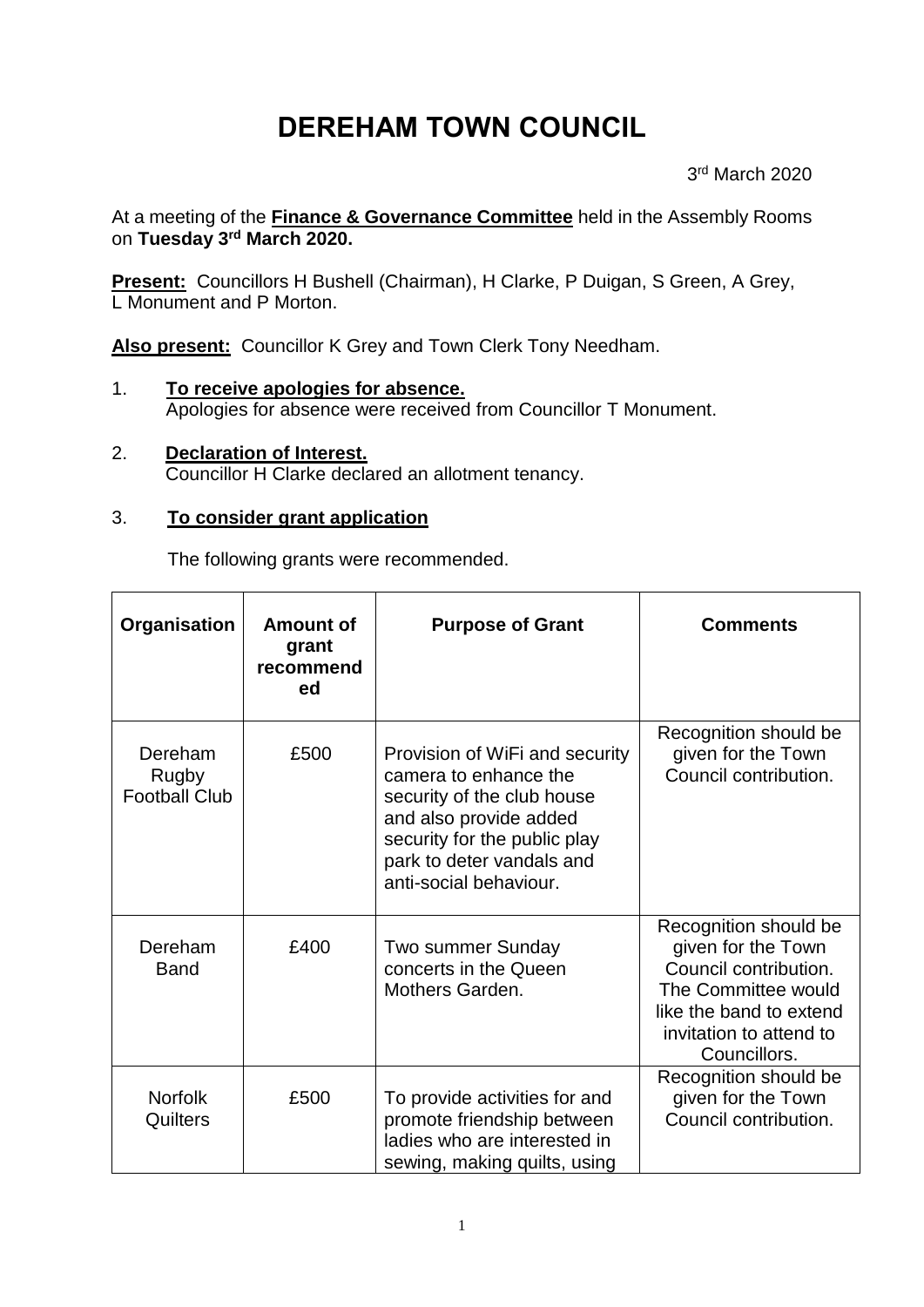| particularly in elderly people. |  | textiles to produce works of<br>art. To encourage<br>improvement in mental health<br>and combat loneliness, |  |
|---------------------------------|--|-------------------------------------------------------------------------------------------------------------|--|
|---------------------------------|--|-------------------------------------------------------------------------------------------------------------|--|

#### **4. To receive interim report from Internal Auditor and consider any recommendations.**

This was received and discussed, advice would be sought from NALC with regards to staff costs being publicly available.

## **5. To review expenditure against budget.**

 Expenditure Against Budget was reviewed, the Clerk provided explanations with regard to variances, and agreed to check when Play inspections are due and provide a detailed breakdown of new projects budget for Cllr Morton.

## **6. To review projects and capital budget.**

This was reviewed and discussed, the Clerk agreed to check the tree survey budget

## **7. To review Financial Regulations.**

 Financial regulations were reviewed with the following recommended amendments.

The Committee recommended the following amendments to Financial Regulations.  $11(b)(i)$  – after the first paragraph insert.

*For non-construction projects, prior to the tender being advertised or sent to potential providers, the Council to agree how the tender will be scored and that the score weighting be included in the tender instructions.*

11(b)(i) - Fourth paragraph, last sentence.

*Tender instructions should clearly state that submissions must be sealed and clearly marked "Tender Submission"* .

16.1 delete and replace with.

*All data is stored off site via cloud based storage.*

#### **8. Review Asset Register and Insurance Schedule**

The Asset Register and Insurance schedule were reviewed.

The Committee recommended that: the buildings insurance valuation be increased from 3% per year to 4% per year, with a review in 5 years.

The reason for the recommendation is that over the past 8 years construction cost inflation has been greater than 3%.

The committee asked the Clerk to discuss the insurance schedule with the insurance